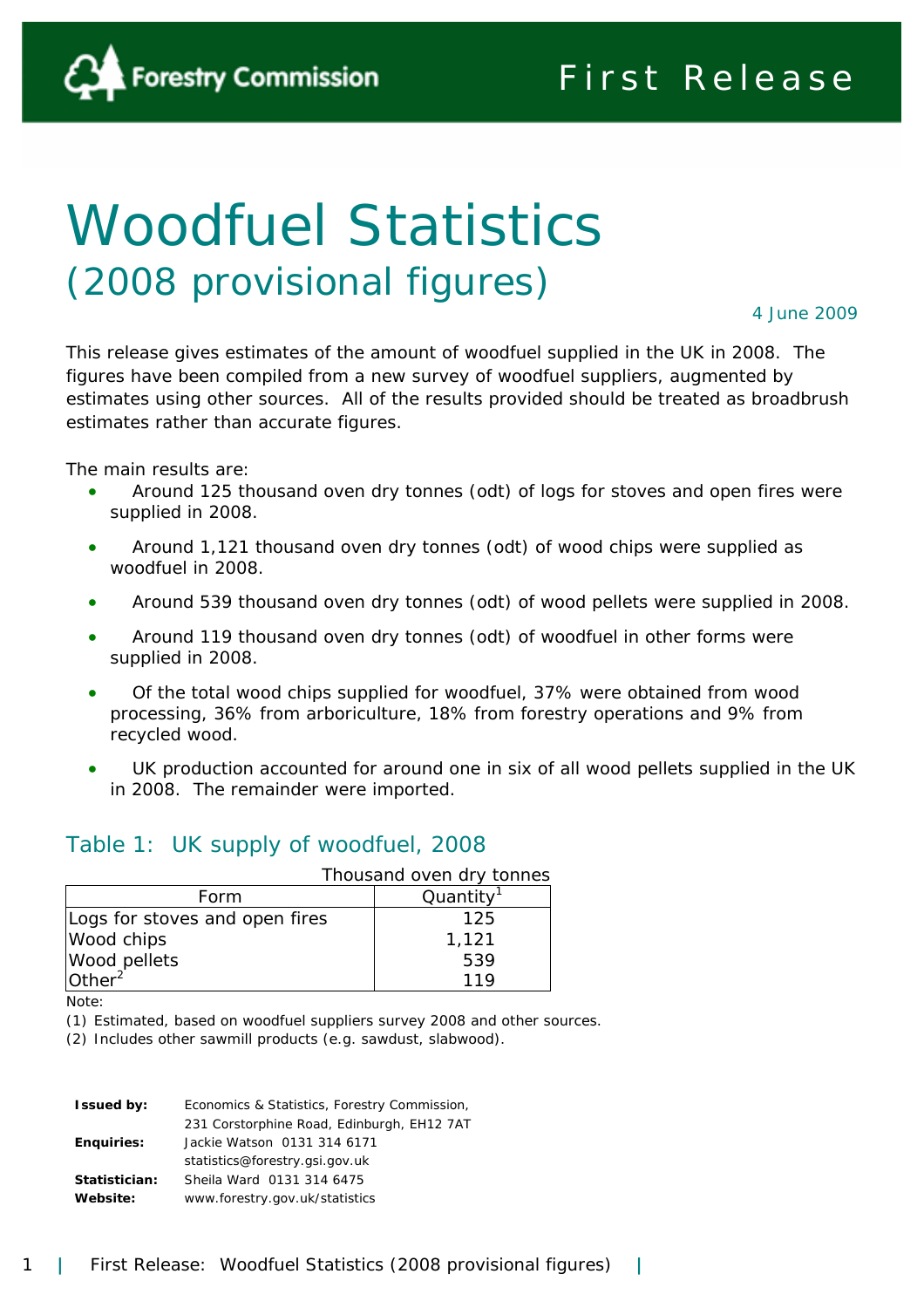# **Background**

The figures in this release have been obtained from the Woodfuel Suppliers Survey and other sources. All figures are provisional.

This is the first time that such figures have been compiled and all figures should be treated with caution. It is hoped that data quality will improve in future, once data over a longer time period is available.

This release covers wood and short rotation coppice only. Other biomass fuels (e.g. olive stones, coconut husks, etc) are excluded.

## Woodfuel suppliers survey

A new survey was run for the first time in Spring 2009 to collect data on woodfuel supplied (including own use by suppliers) in 2008. The survey asked for quantities of:

- logs for stoves and open fires,
- wood chips,
- wood pellets and
- other woodfuel.

Additional questions asked about the source of any wood chips and wood pellets.

The questionnaire was issued to 321 woodfuel suppliers and arboriculturists. A total of 142 responses were received (including nil returns), giving a response rate of 44%. In order to improve the results from the survey, estimates were made for non-respondents, where possible, using data from other sources.

#### Other sources

A variety of other sources were used to estimate for non-respondents and for businesses involved in woodfuel supply that were not covered by the survey. These included:

- Forestry Commission surveys of sawmills and round fencing manufacturers;
- Expert Group on Timber and Trade Statistics estimates;
- HM Revenue & Customs data on imports;
- estimates for specific companies, based on expert advice.

Estimates of the amount of roundwood from forestry delivered for woodfuel were included in the First Release "UK Wood Production and Trade (provisional figures)", published on 14 May 2009. That release, which did not make use of information from the new survey and did not include material from arboriculture, estimated a total of 300 thousand green tonnes of UK softwood roundwood and 300 thousand green tonnes of UK hardwood roundwood delivered for woodfuel in 2008, which equates to around 350 thousand oven dry tonnes. Corresponding estimates from this publication are around 125 thousand oven dry tonnes of logs for stoves and open fires plus around 200 thousand oven dry tonnes of wood chips from forestry; in addition, this release includes around 400 thousand oven dry tonnes of wood chips from arboriculture.